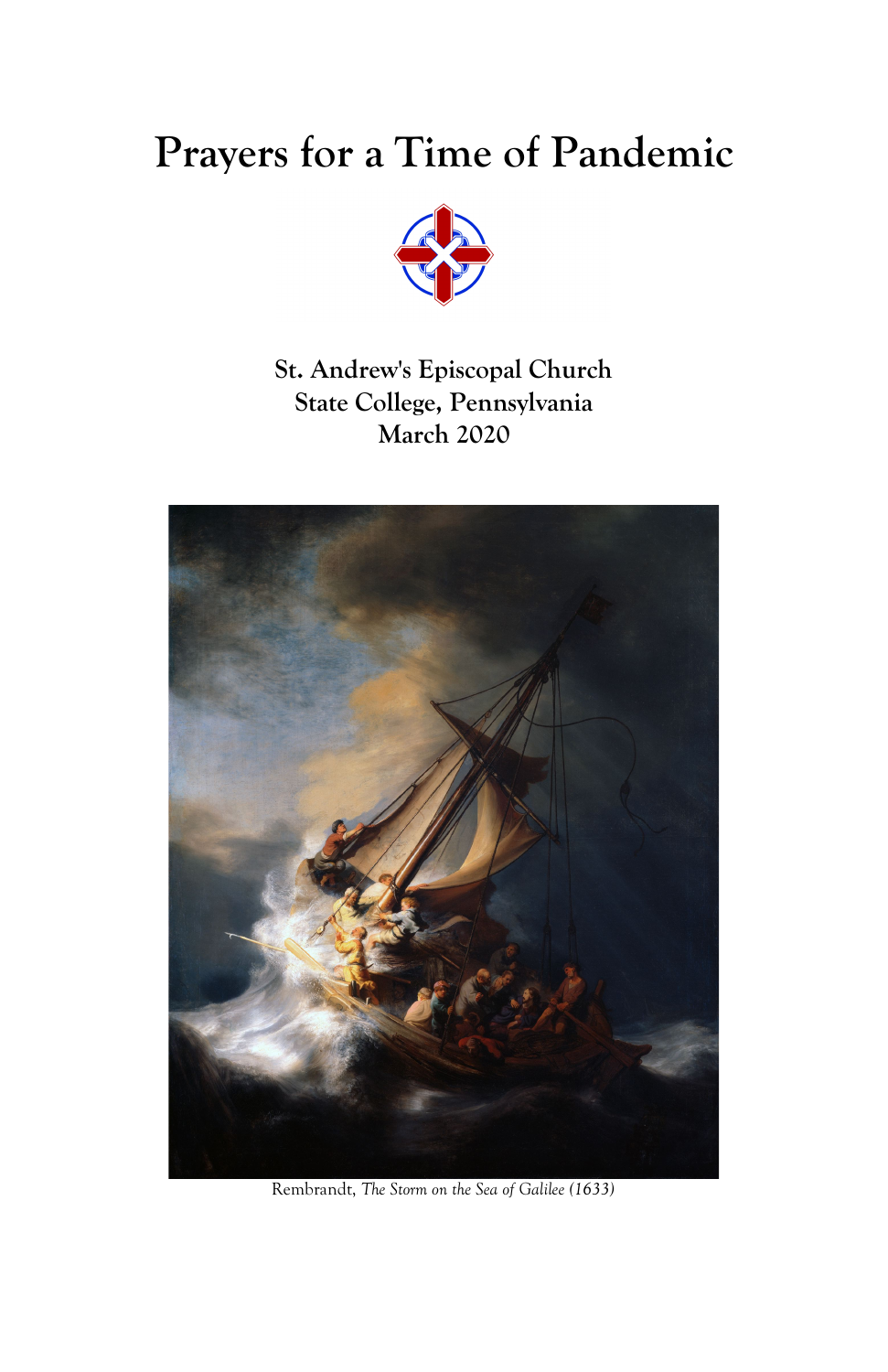## **Contents**

| Prayers and Collects                |    |
|-------------------------------------|----|
| A Prayer Amid an Epidemic           |    |
| Litany Amidst the COVID-19 Outbreak | 10 |
| A Liturgy During a Pandemic         | 14 |
|                                     |    |

20

Prayer with Children and Families

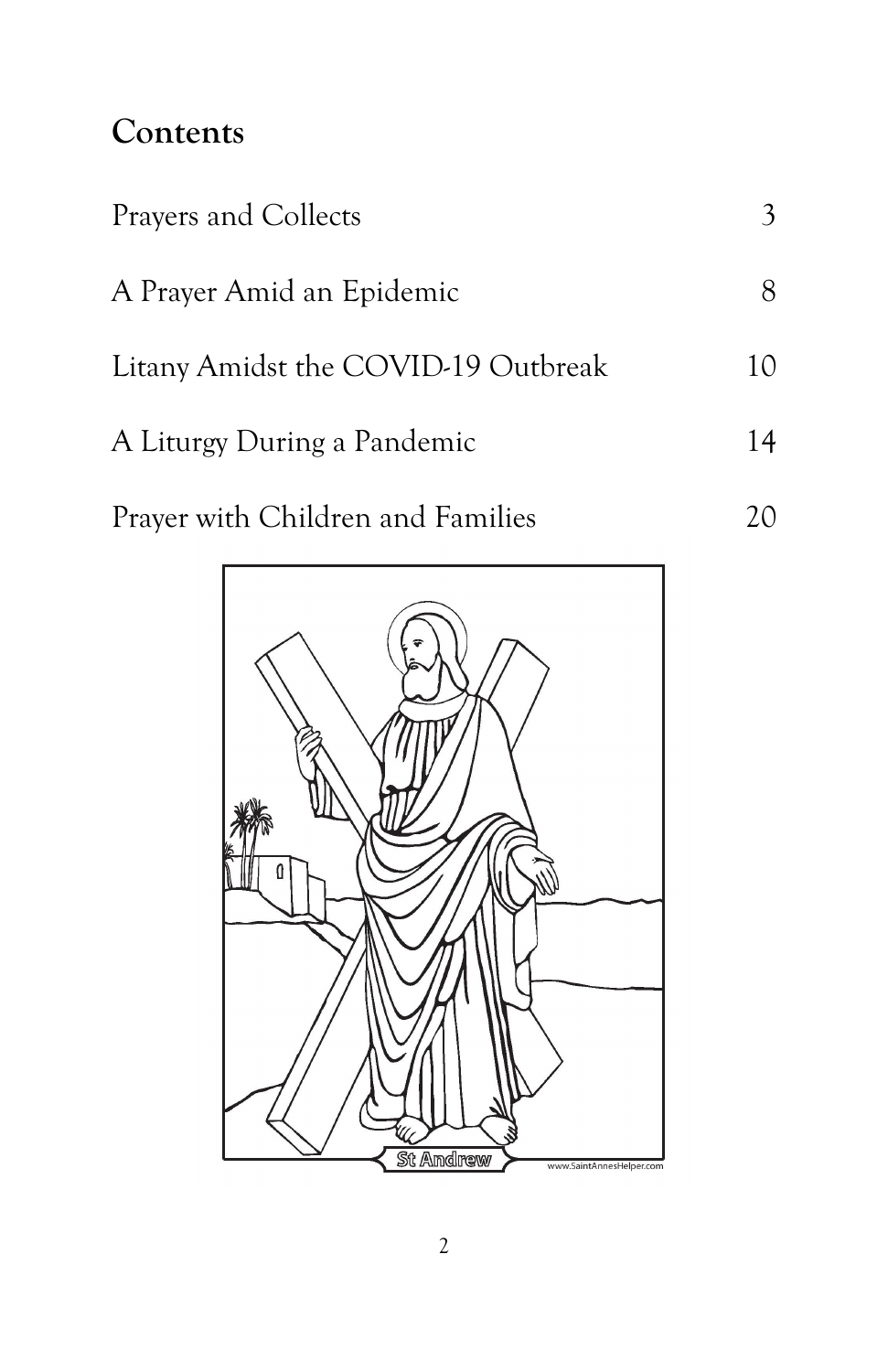### **Prayers and Collects**

*A Prayer for This Time of Crisis*

O GOD OF ALL CREATION, when we are in crisis our world becomes so tiny. We focus on our own needs and those of the people closest to us. Save us from thinking too small. Help us to remember that your love reaches to everyone everywhere. Expand our hearts, Lord, to encompass a larger circle than we can ponder on our own. Give us your grace that we may learn to love the world more like you do, and grant us the vision to see each other through your eyes; through Jesus Christ our eternal Lord. *Amen*.

*The Rev. Jeffrey A. Packard*

#### *+AΩ+*

*In Time of Great Sickness and Mortality*

O MOST MIGHTY AND MERCIFUL GOD, in this time of grievous sickness, we flee unto thee for our succour. Deliver us, we beseech thee, from our peril; give strength and skill to all those who minister to the sick; prosper the means made use of for their cure; and grant that, perceiving how frail and uncertain our life is, we may apply our hearts unto that heavenly wisdom which leadeth to eternal life; through Jesus Christ our Lord. *Amen*.

*The Book of Common Prayer 1928*

#### *+AΩ+*

KEEP US, GOOD LORD, under the shadow of your mercy in this time of uncertainty and distress. Sustain and support the anxious and fearful, and lift up all who are brought low; that we may rejoice in your comfort, knowing that nothing can separate us from your love in Christ Jesus our Lord. *Amen.*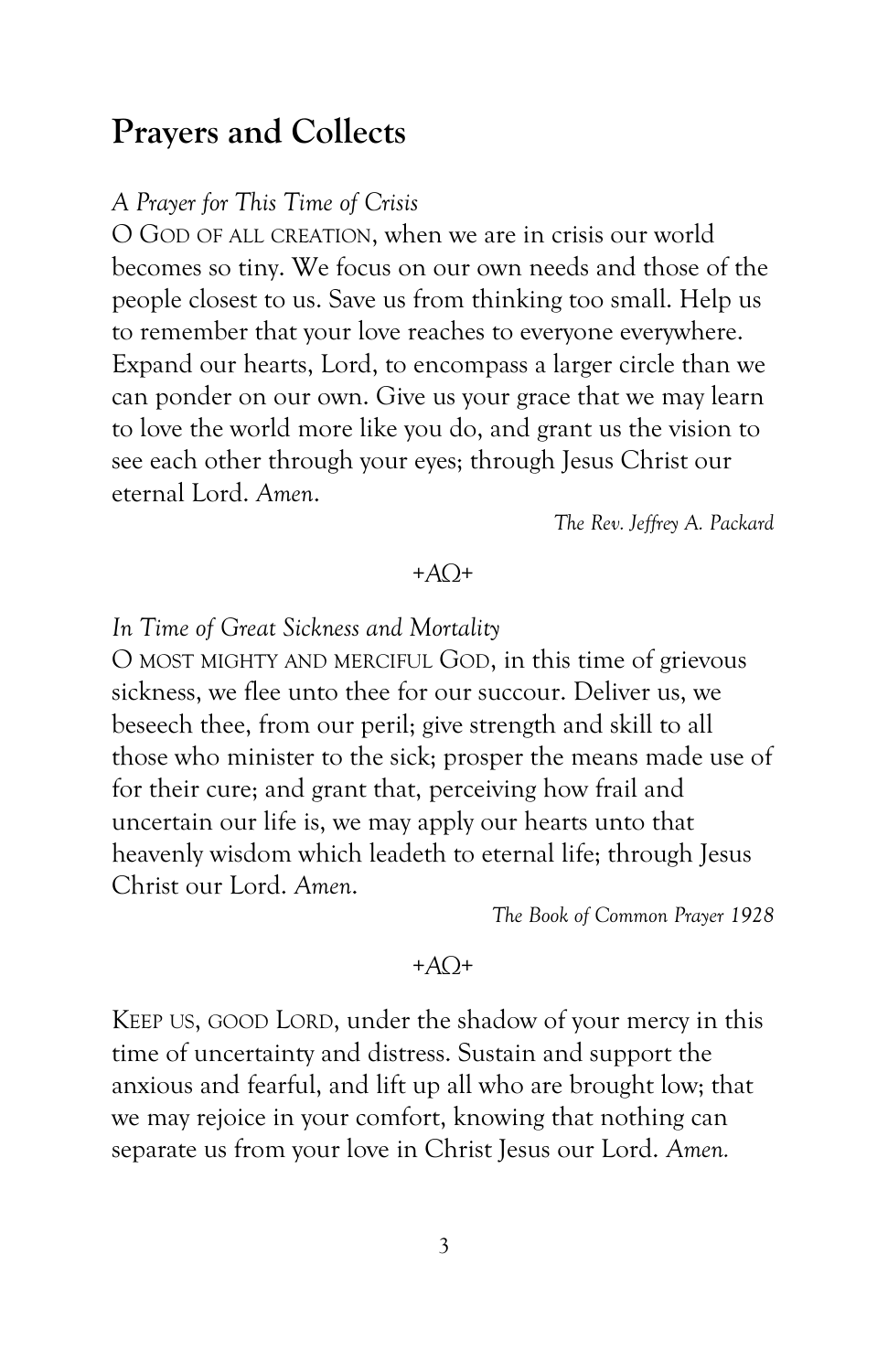LORD GOD, whose Son, Jesus Christ, understood people's fear and pain before they spoke of them: we pray for those in hospitals or sick at home; surround the frightened with your tenderness; give strength to those in pain; hold the weak in your arms of love, and give hope and patience to those who are recovering; we ask this through the same Jesus Christ, our Lord. *Amen*.

#### *+AΩ+*

#### *For Those in Isolation*

God of compassion, be close to those who are ill, afraid, or in isolation. In their loneliness, be their consolation; in their anxiety, be their hope; in their darkness, be their light; through him who suffered alone on the cross, but reigns with you in glory, Jesus Christ our Lord. *Amen*.

#### *+AΩ+*

LORD JESUS, when your disciples were tossed and tormented by a terrifying storm, you came to them with great calm, and they were safe. Speak peace, we pray you, to those who are in agony of mind or body; that even when pain and fatigue threaten to overwhelm them, they may find rest to their souls and to their bodies; grant them to drink deeply of the fountain of life that is in you and that gives hope and healing evermore. Amen. *Saint Augustine's Prayer Book*

#### *+AΩ+*

O GOD, OUR SOVEREIGN AND OUR SHEPHERD, who brought again your Son Jesus Christ from the valley of death, comfort us with your protecting presence and your angels of goodness and love, that we also may come home and dwell with him in your house for ever. *Amen*.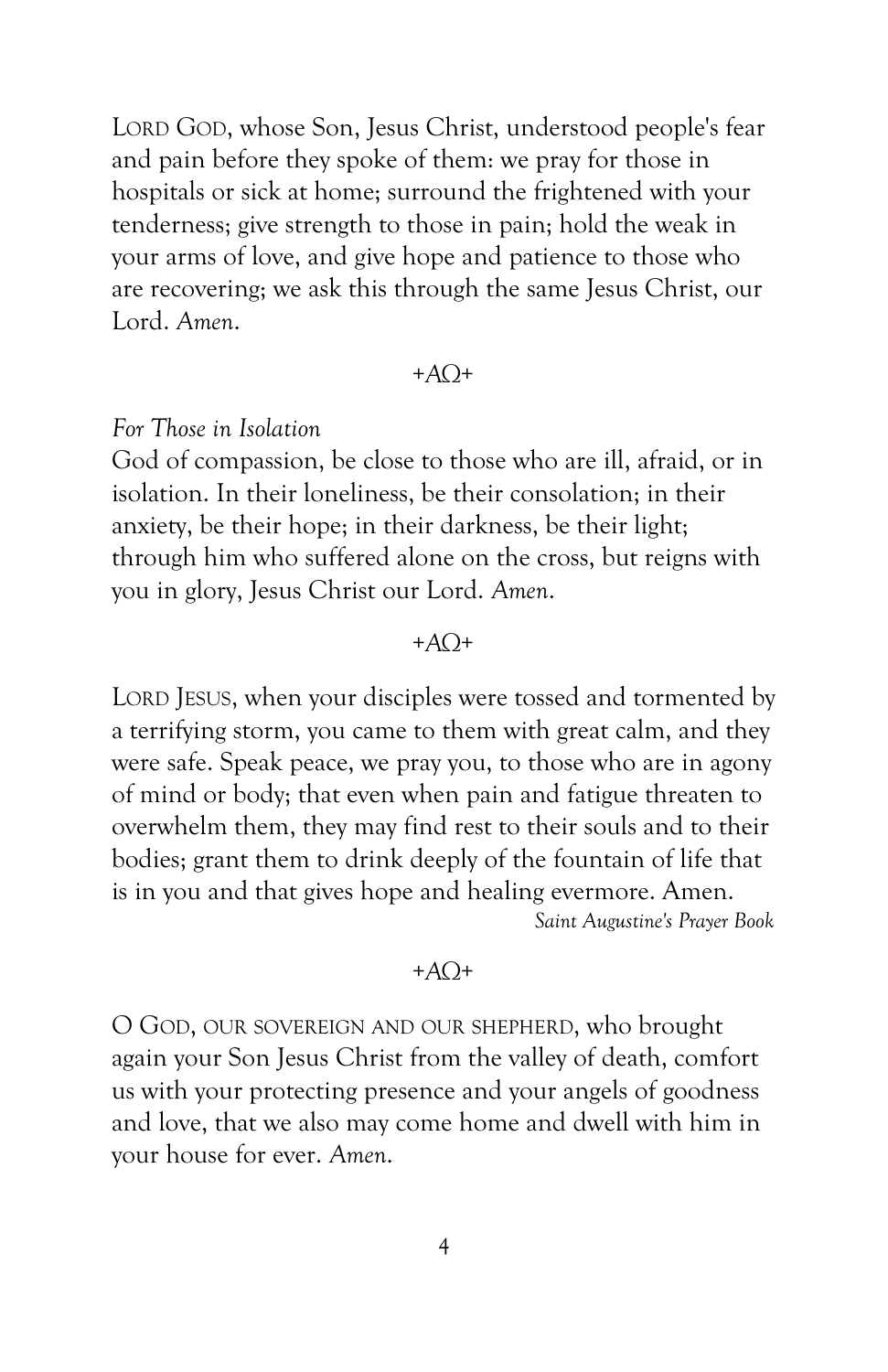GOD OF HEALING AND HOPE, in Jesus you meet us in our places of pain and fear. Look with mercy on those who have contracted the new virus, on any who are vulnerable, and on all who feel in danger. Through this time of global concern, by your Holy Spirit bring out the best, not the worst, in us. Make us more aware of our interdependence on each other, and of the strength that comes from being one body in you; through Christ our wounded healer. *Amen*.

*The Rev. Dr. Samuel Wells*

#### *+AΩ+*

ALMIGHTY GOD, you know that we have no power in ourselves to help ourselves: keep us both outwardly in our bodies and inwardly in our souls, that we may be defended from all adversities which may happen to the body, and from all evil thoughts which may assault and hurt the soul; through Jesus Christ our Lord, who lives and reigns with you and the Holy Spirit, one God, for ever and ever. *Amen.*

*The Book of Common Prayer*

#### $+AO+$

O LORD, I know not what to ask of You. You alone know what are my true needs. You love me more than I myself know how to love. Help me to see my real needs which are concealed from me. I dare not ask either cross or consolation. I can only wait on You. My heart is open to you. Visit and help me for the sake of Your great mercy. Strike me and heal me. Cast me down and raise me up. I worship in silence Your holy will and Your unsearchable ways. I offer myself as a sacrifice to You. I have no other desire than to fulfill Your will. Teach me how to pray. Do You, yourself, pray in me. *Amen.*

*Prayer of Metropolitan Philaret*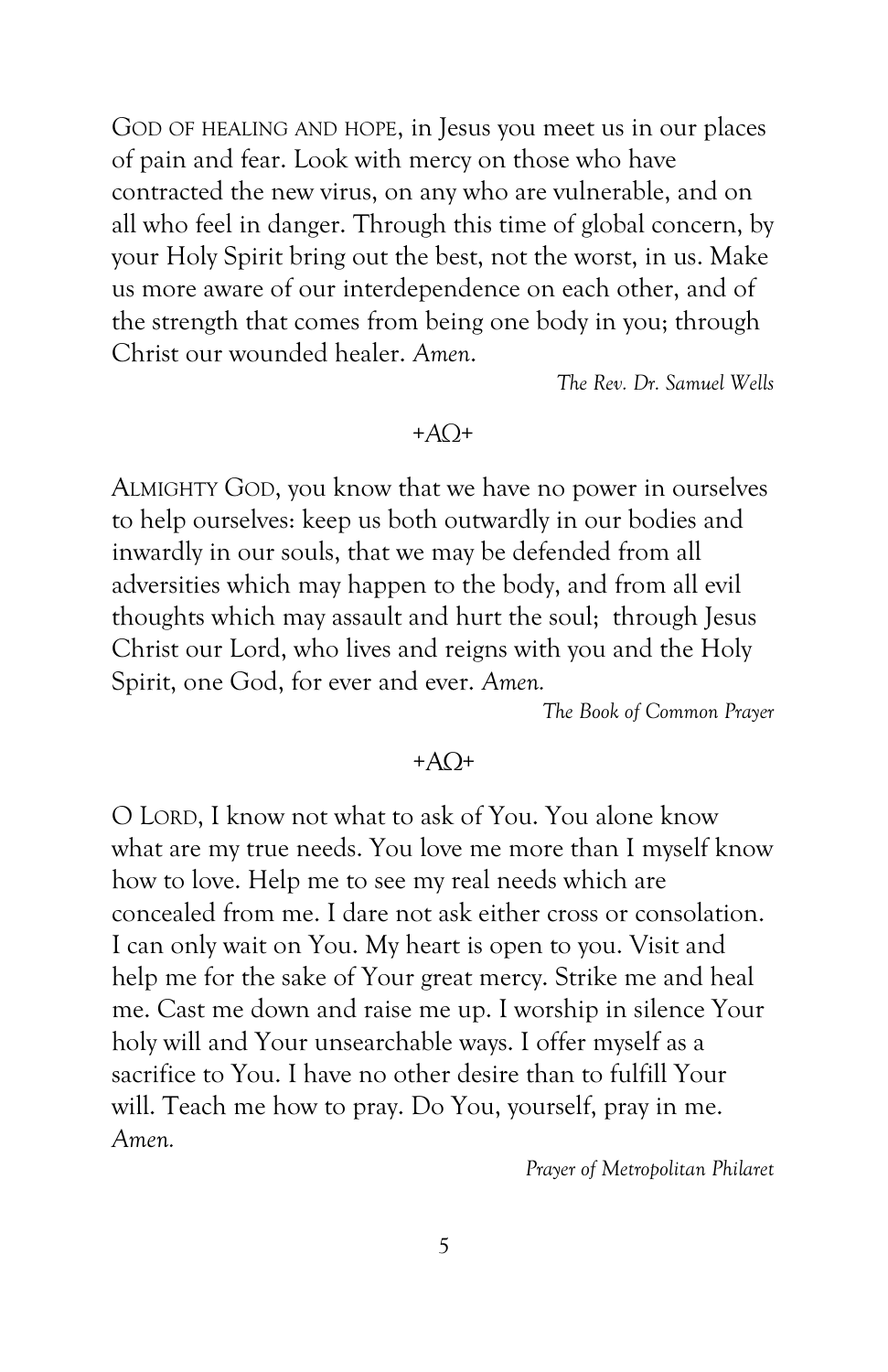#### *A Collect for Our Patron Saint Andrew*

ALMIGHTY GOD, who gave such grace to your apostle Andrew that he readily obeyed the call of your Son Jesus Christ, and brought his brother with him: Give us, who are called by your holy Word, grace to follow him without delay, and to bring those near to us into his gracious presence; who lives and reigns with you and the Holy Spirit, one God, now and for ever. *Amen*.

*The Book of Common Prayer*

#### *+AΩ+*

#### *A Prayer in Confusion*

O GOD, who brought us to birth, and in whose arms we die: in our grief and shock contain and comfort us; embrace us with your love, give us hope in our confusion, and grace to let go into new life; through Jesus Christ. *Amen*

*Janet Morley*

#### *+AΩ+*

MY LORD GOD, I have no idea where I am going. I do not see the road ahead of me. I cannot know for certain where it will end, nor do I really know myself, and the fact that I think I am following your will does not mean that I am actually doing so. But I believe that the desire to please you does in fact please you. And I hope I have that desire in all that I am doing. I hope that I will never do anything apart from that desire. And I know that if I do this, you will lead me by the right road, though I may know nothing about it. Therefore will I trust you always, though I may seem to be lost and in the shadow of death. I will not fear, for you are ever with me, and you will never leave me to face my perils alone.

*Prayer of Thomas Merton*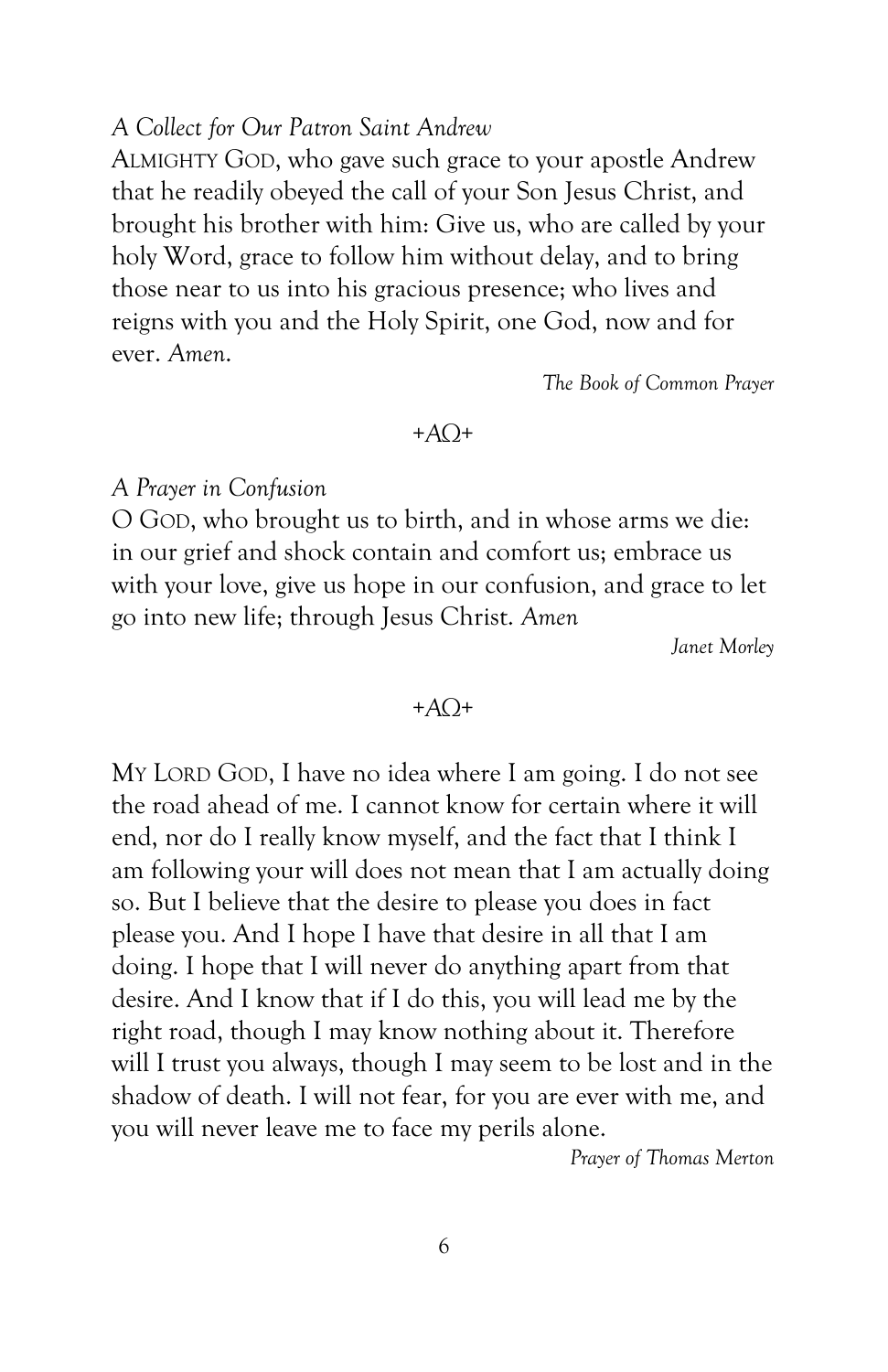#### *A Prayer for Those Absent*

O LOVING GOD, who has given us family and friends; be with all those whom we love who cannot be with us, guard and bless them wherever they may be, grace them with joy, protect them from all evil, and bring them safely to us once again. In the name of Jesus, we pray. *Amen*.

*Anne E. Kitch*

#### *+AΩ+*

#### *For the Dead*

FATHER OF ALL, we pray to you for those we love, but see no longer: Grant them your peace; let light perpetual shine upon them; and, in your loving wisdom and almighty power, work in them the good purpose of your perfect will; through Jesus Christ our Lord. *Amen*.

*The Book of Common Prayer*

#### *+AΩ+*

*For Those Who Mourn*

GRANT, O LORD, to all who are bereaved the spirit of faith and courage, that they may have strength to meet the days to come with steadfastness and patience; not sorrowing as those without hope, but in thankful remembrance of your great goodness, and in the joyful expectation of eternal life with those they love. And this we ask in the Name of Jesus Christ our Savior. *Amen*.

*The Book of Common Prayer*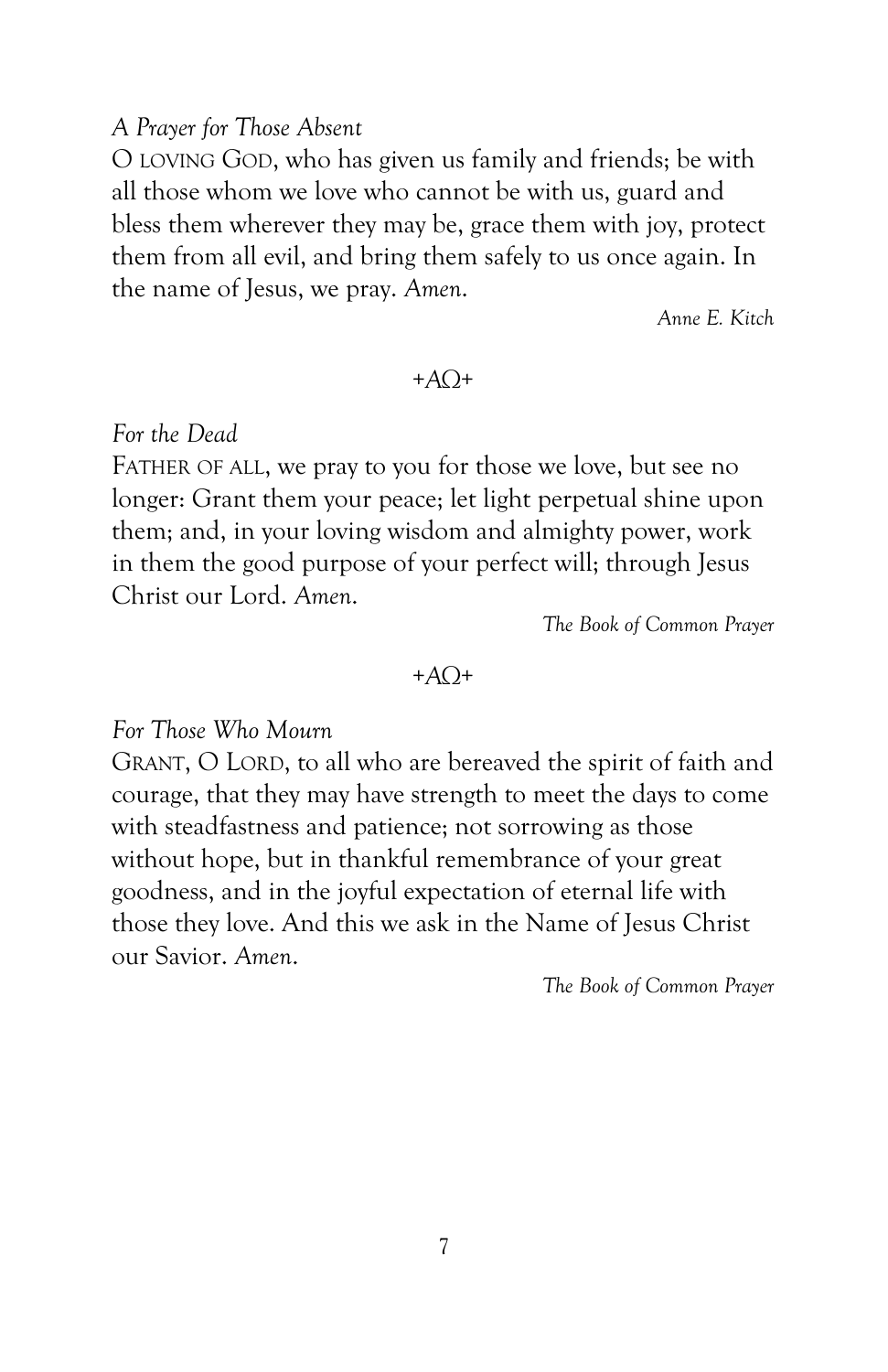## **A Prayer Amid an Epidemic**

*Kerry Weber*

Jesus Christ, you traveled through towns and villages "curing every disease and illness." At your command, the sick were made well. Come to our aid now, in the midst of the global spread of the coronavirus, that we may experience your healing love.

Heal those who are sick with the virus. May they regain their strength and health through quality medical care.

Heal us from our fear, which prevents nations from working together and neighbors from helping one another.

Heal us from our pride, which can make us claim invulnerability to a disease that knows no borders.

Jesus Christ, healer of all, stay by our side in this time of uncertainty and sorrow.

Be with those who have died from the virus. May they be at rest with you in your eternal peace.

Be with the families of those who are sick or have died. As they worry and grieve, defend them from illness and despair. May they know your peace.

Be with the doctors, nurses, researchers and all medical professionals who seek to heal and help those affected, and who put themselves at risk in the process. May they know your protection and peace.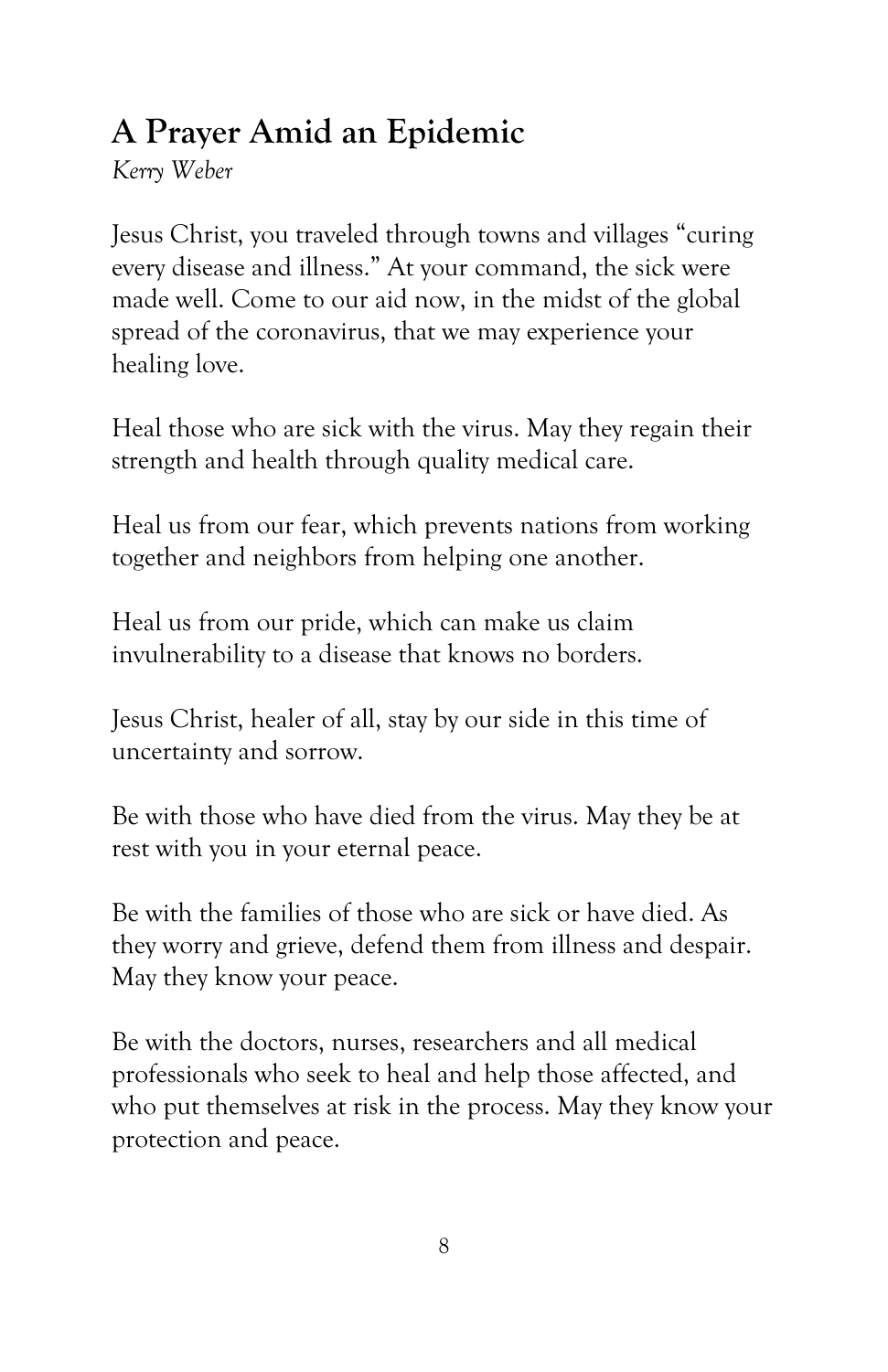Be with the leaders of all nations. Give them the foresight to act with charity and true concern for the well-being of the people they are meant to serve. Give them the wisdom to invest in long-term solutions that will help prepare for or prevent future outbreaks. May they know your peace, as they work together to achieve it on earth.

Whether we are home or abroad, surrounded by many people suffering from this illness or only a few, Jesus Christ, stay with us as we endure and mourn, persist and prepare. In place of our anxiety, give us your peace.

Jesus Christ, heal us.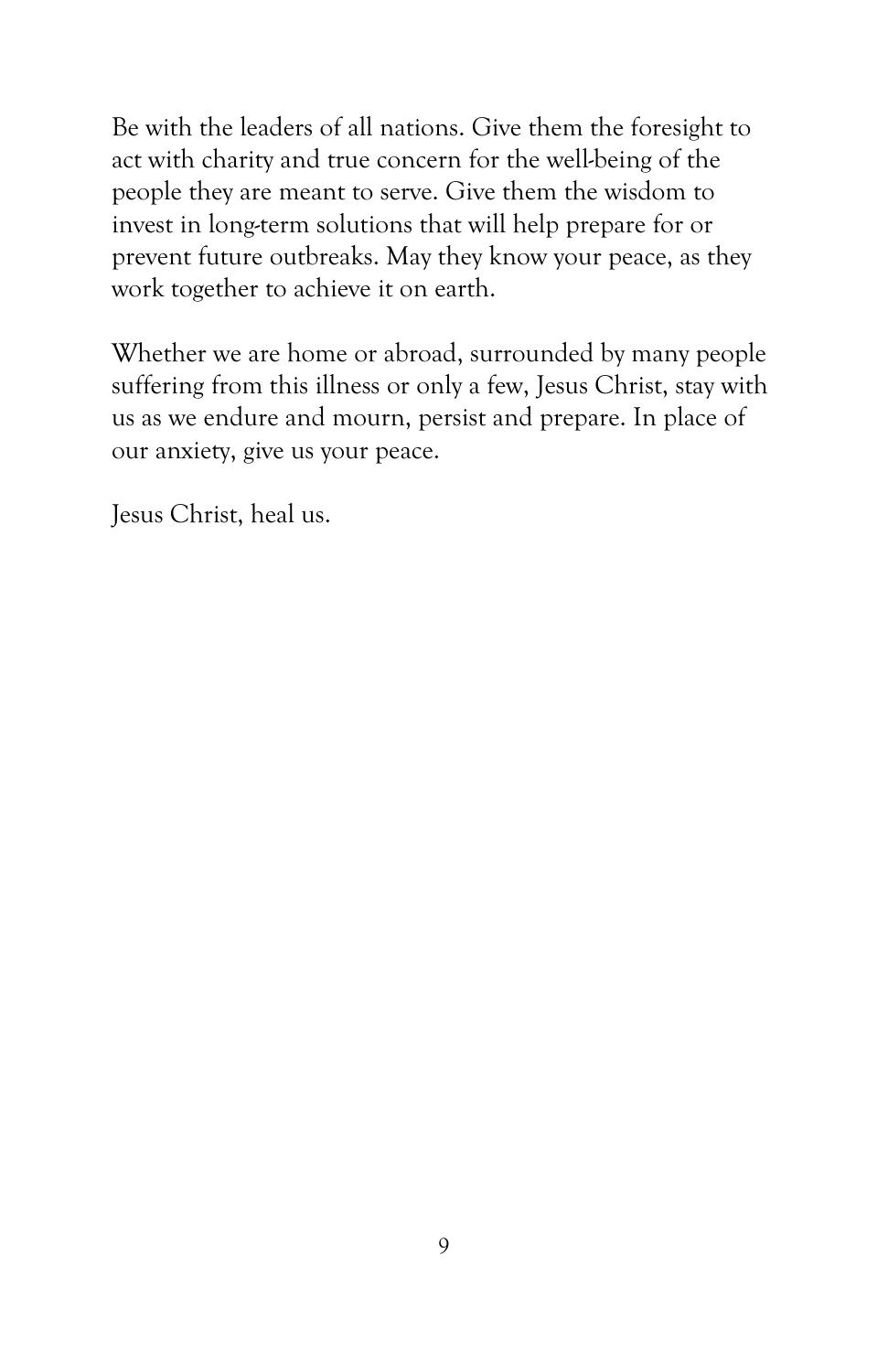### **Litany Amidst the COVID-19 Outbreak**

*The Rev. Michael Kurth*

God the Father, *have mercy on us.* God the Son, h*ave mercy on us.* God the Holy Spirit, *have mercy on us.* Holy Trinity, one God, *have mercy on us.*

Most merciful God, we come to you in this time of anxiety and uncertainty surrounding the outbreak of COVID-19. As the sorrows of our heart and mind increase, we beseech you to save us from all trouble and fear. Cast away all works of darkness. Be our rock, a castle to keep us safe. For the Lord is our stronghold and sure defense, and he will be our Savior.

For all who have died: receive them into the arms of your mercy, grant them eternal peace, and surround those who mourn with your healing grace. *Lord, hear our prayer.*

For those directly infected with the virus: help them recover in good health and restore them in body, mind and spirit. *Lord, hear our prayer.*

For those at high risk of infection, especially the elderly, those with underlying illnesses, the marginalized, and the poor: keep them healthy and free from all sickness. *Lord, hear our prayer.*

For those in quarantine, the shut-in, and the infirm: help them find peace, keep them in good health, and renew their mind and spirit. *Lord, hear our prayer.*

For all hospitals, doctors, nurses, and staff: protect them as they minister to the sick; relieve all stress; and provide the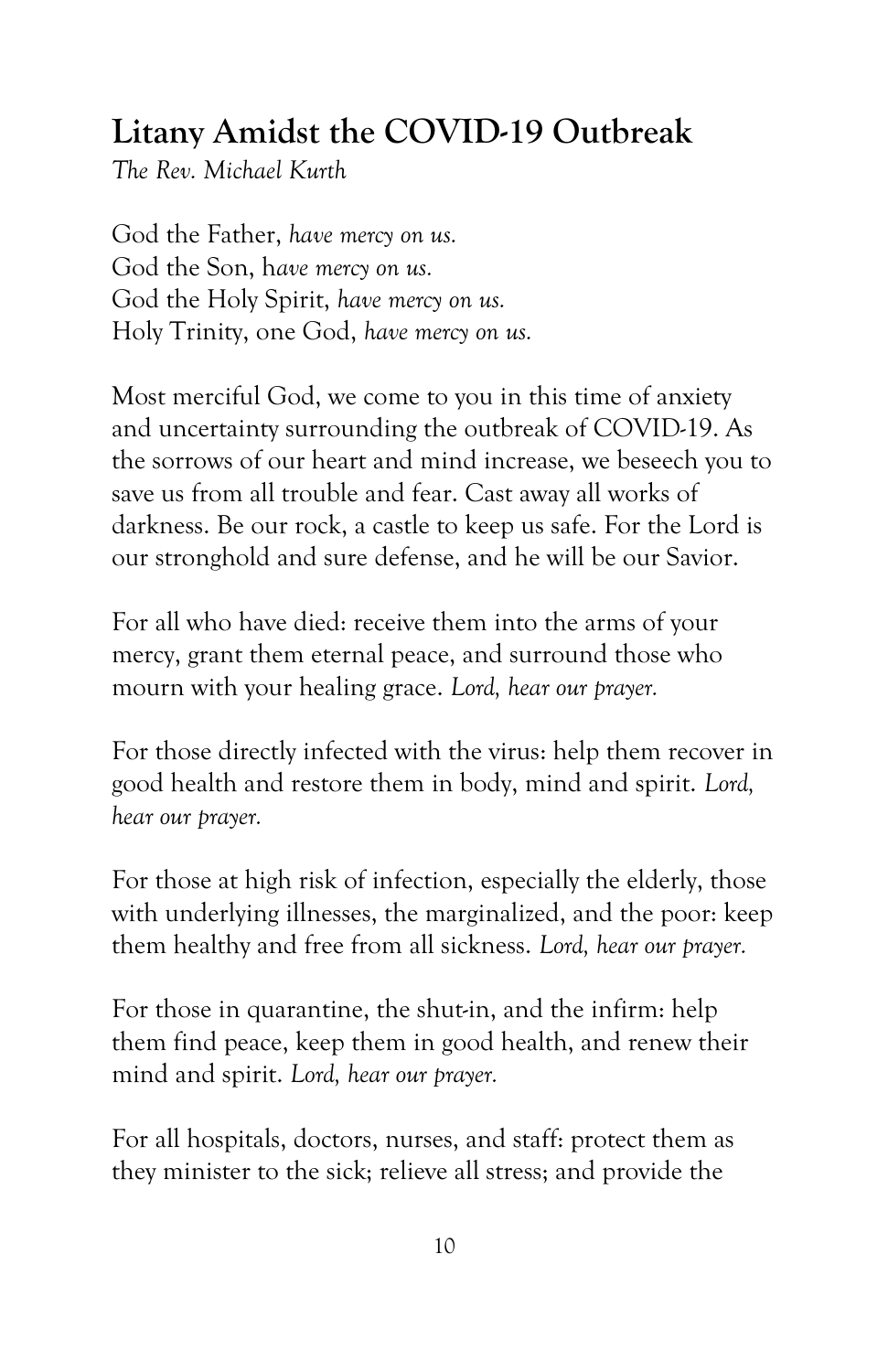resources and space to meet the needs of all the infirm. *Lord, hear our prayer.*

For first responders: guard them from all harm, and grant them strength and courage as they respond to all calls for help. *Lord, hear our prayer.*

For service industry workers and those forced to work as their communities shutdown: keep them healthy, bestow the resources to best care for themselves and their families, and assure them in times of financial and medical anxiety. *Lord, hear our prayer.*

For those experiencing financial loss and uncertainty of resources: have mercy on them, alleviate any fear, and provide for them daily bread and wage. *Lord, hear our prayer.*

For the leaders of this nation and the world: help them make sound and safe decisions to best secure the future of our planet. *Lord, hear our prayer*.

For all schools, students, teachers, administrators and school staff: as schools remain open, keep them healthy and in good spirit to learn; as schools close, feed those who will go hungry without guaranteed meals and shelter all students have no place to live. *Lord, hear our prayer.*

For all scientists and those working to find a cure: inspire them towards your truth, and help them discover and disseminate a vaccine and cure. *Lord, hear our prayer.*

For all media and journalists: protect them from all harm in their reporting, and move them to be a vector of truth and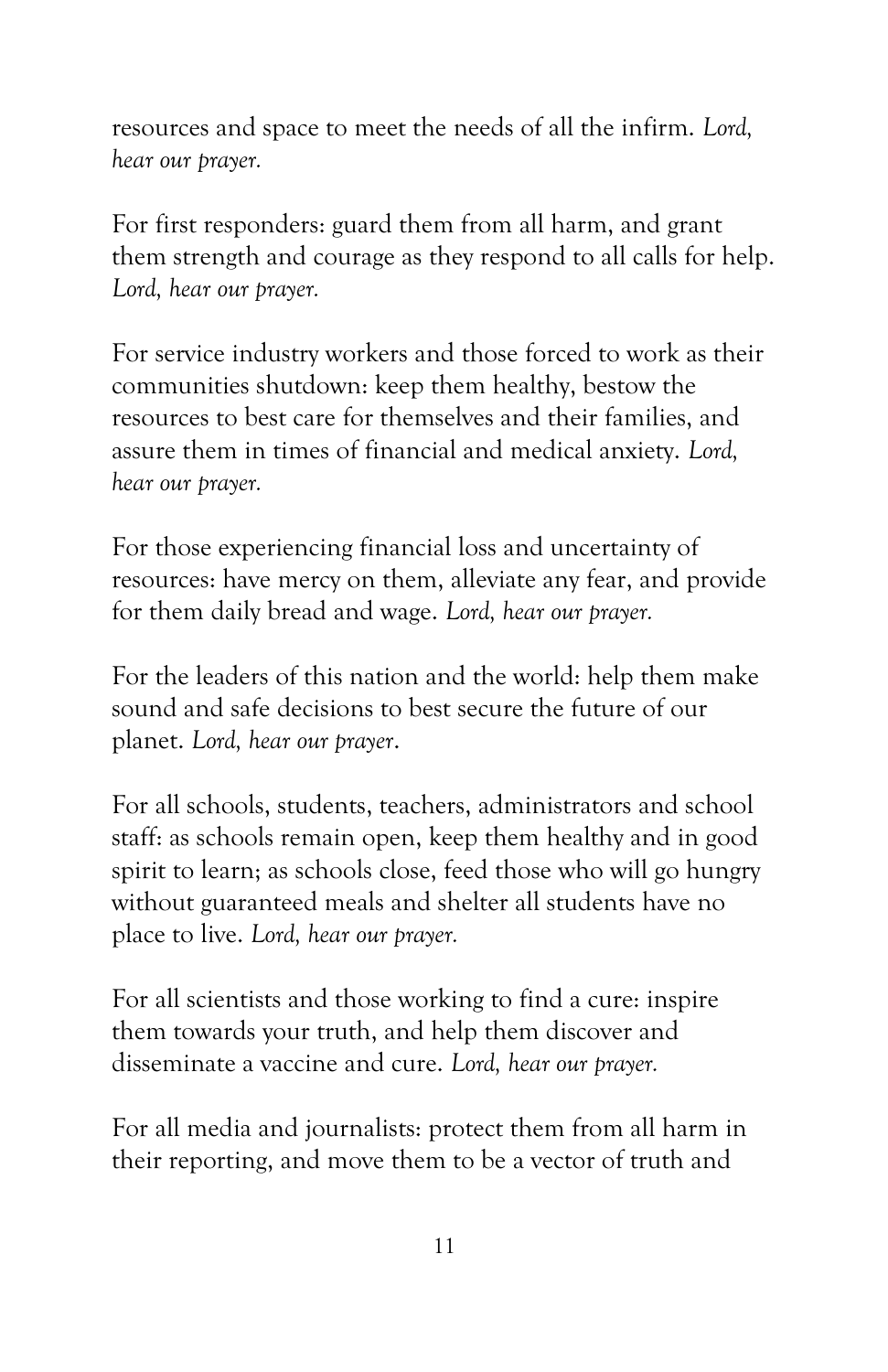certainty, and never fear or panic. *Lord, hear our prayer.*

For all places of worship: embolden them to be beacons of hope and love, and help us to gather however and wherever we can – be it in person or online – to give you praise. *Lord, hear our prayer.*

For the leaders of our church: help them minister to their flock; fortify them to be faithful pastors, to persevere in prayer, and to build up the family of God in new and creative ways. *Lord, hear our prayer.*

For the young: spare them from harm and fear, and keep them a joyful sign of your love and light. *Lord, hear our prayer.*

For all parents: build in them strength and fortitude for the time ahead, and give them the words and witness to be wise counselors and compassionate caregivers. *Lord, hear our prayer.*

For calm amidst the storm: as the waves toss our boat and we wonder "do you not care?," remind us to not be afraid, that with you all things are possible, and that even the wind and sea obey you. *Lord, hear our prayer.*

Stir up in us a spirit of compassion and tenacity for the time ahead. *Amen*.

Move us to check-in with loved ones at high risk of infection and those in quarantine. *Amen*.

Ease our fear and anxiety, that we may share our resources rather than hoard them, and extend a helping hand to those in need. *Amen.*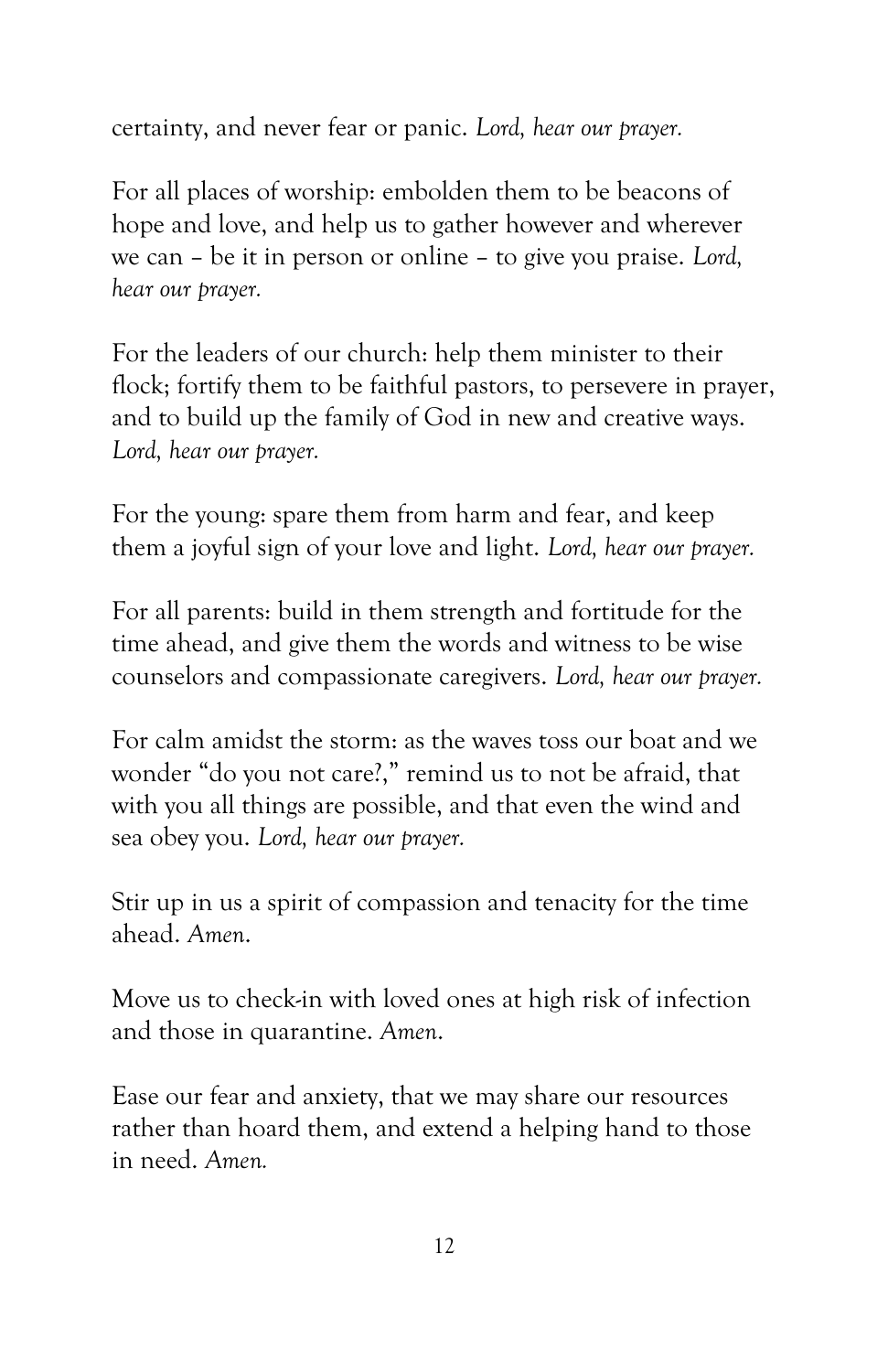Inspire us to share the Good News of your love and hope. *Amen*.

All this we ask through your son Jesus Christ our Lord: healer of the sick, ruler of the tempestuous sea, and Savior of the world. *Amen.*

*Officiant:* Lord, have mercy. *People: Christ, have mercy*. *ALL: Lord, have mercy.*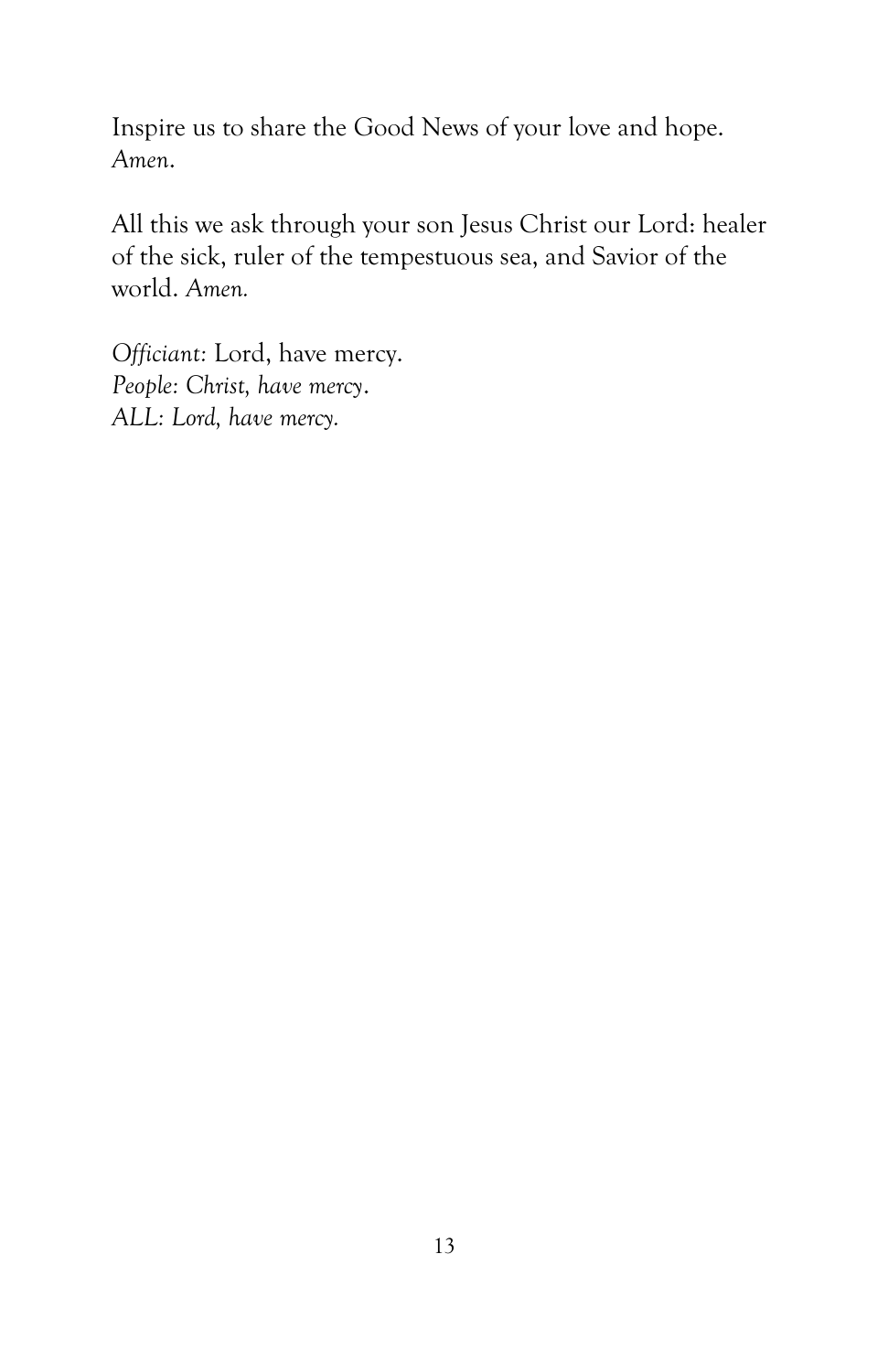### **A Liturgy During a Pandemic**

©*The Rev. Porter C. Taylor, 2020*

*This liturgy has been designed for use at home during this time of uncertainty and fear due to COVID-19. One person may read the portions in regular font and everyone responds together for italicized portions. It may also be read by one person. This is meant to be used at any time of the day, or multiple times a day,if so desired.*

Our help is in the Name of the Lord; *The Maker of heaven and earth.*

Most holy God, the source of all good desires, all right judgments, and all just works: Give to us, your servants, that peace which the world cannot give, so that our minds may be fixed on the doing of your will, and that we, being delivered from all fear may live in peace and quietness; through the mercies of Christ Jesus our Savior. *Amen.*

*O God, you will keep in perfect peace those whose minds are fixed on you; for in returning and rest we shall be saved; in quietness and trust shall be our strength.* (Isaiah 26:3; 30:15)

#### **CONFESSION**

Heavenly Father, we confess to you our fears, our worries, and our anxieties. You have given us your perfect love which casts out all fear, and your peace which transcends all understanding, but even still we feel dislodged, displaced, untethered, and uncertain during these times.

We believe, Lord; *help our unbelief*.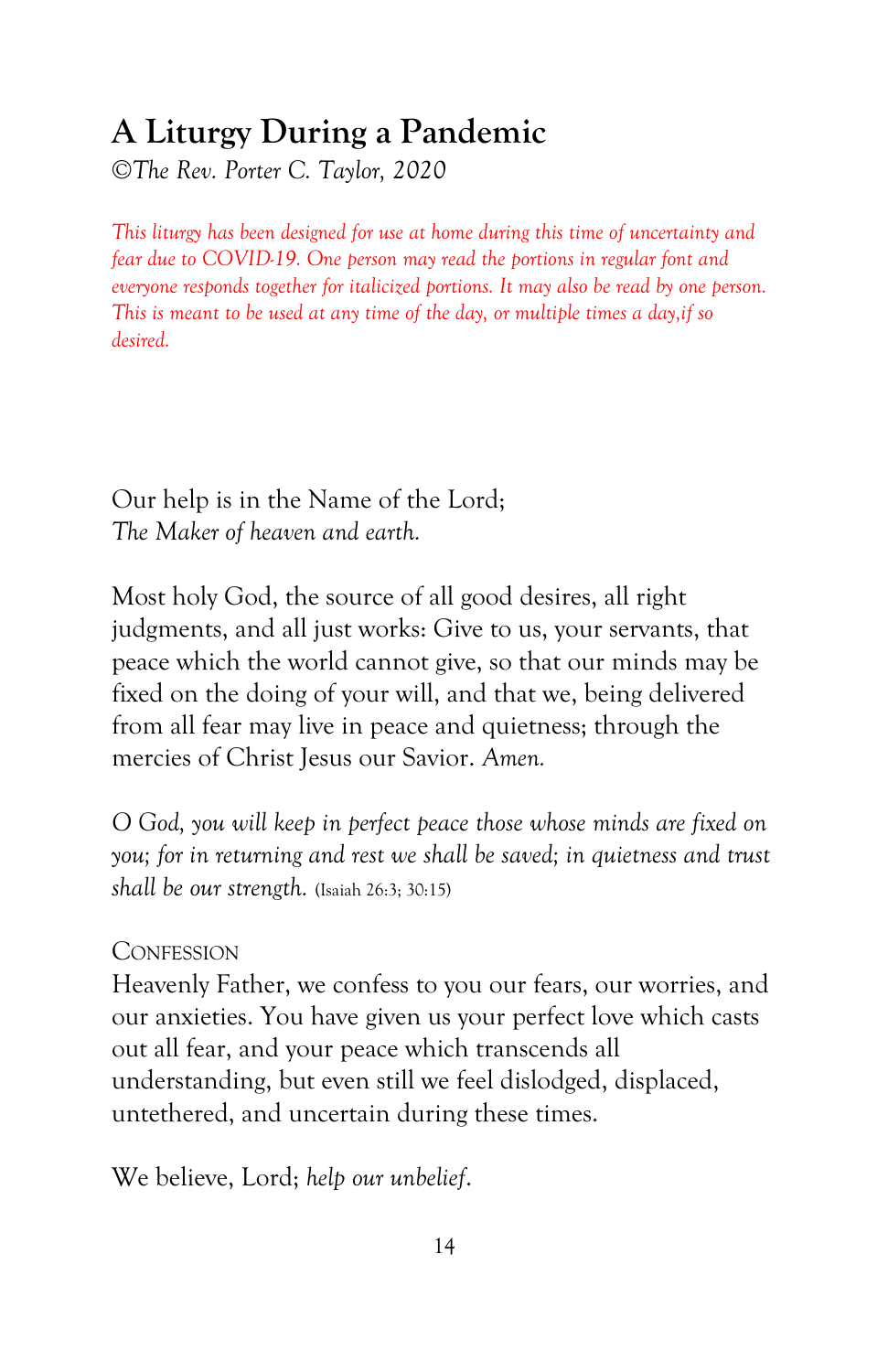Lord, have mercy. *Christ, have mercy.* Lord, have mercy.

O God, make speed to save us. *O Lord, make haste to help us.*

COMFORTING WORDS *Use one or more of these verses as a prayer.*

Come to me, all who labor and are heavy-laden, and I will give you rest. Take my yoke upon you, and learn from me; for I am gentle and lowly in heart, and you will find rest for your souls. For my yoke is easy, and my burden is light. (Matthew 11:28-30)

May the God of peace, who brought again from the dead our Lord Jesus, the great shepherd of the sheep, by the blood of the eternal covenant, equip you with everything good that you may do his will, working in you that which is pleasing in his sight; through Jesus Christ, to whom be glory for ever and ever. (Hebrews 13:20-21)

Yours, O Lord, is the greatness, the power, the glory, the victory, and the majesty. For everything in heaven and on earth is yours. Yours, O Lord, is the kingdom, and you are exalted as head over all. (1 Chronicles 29:11)

But now thus says the Lord, he who created you, O Jacob, he who formed you, O Israel: Do not fear, for I have redeemed you; I have called you by name, you are mine. (Isaiah 43:1)

For he has said, "I will never leave you or forsake you." So we can say with confidence, "The Lord is my helper; I will not be afraid. What can anyone do to me?" (Hebrews 13:5-6)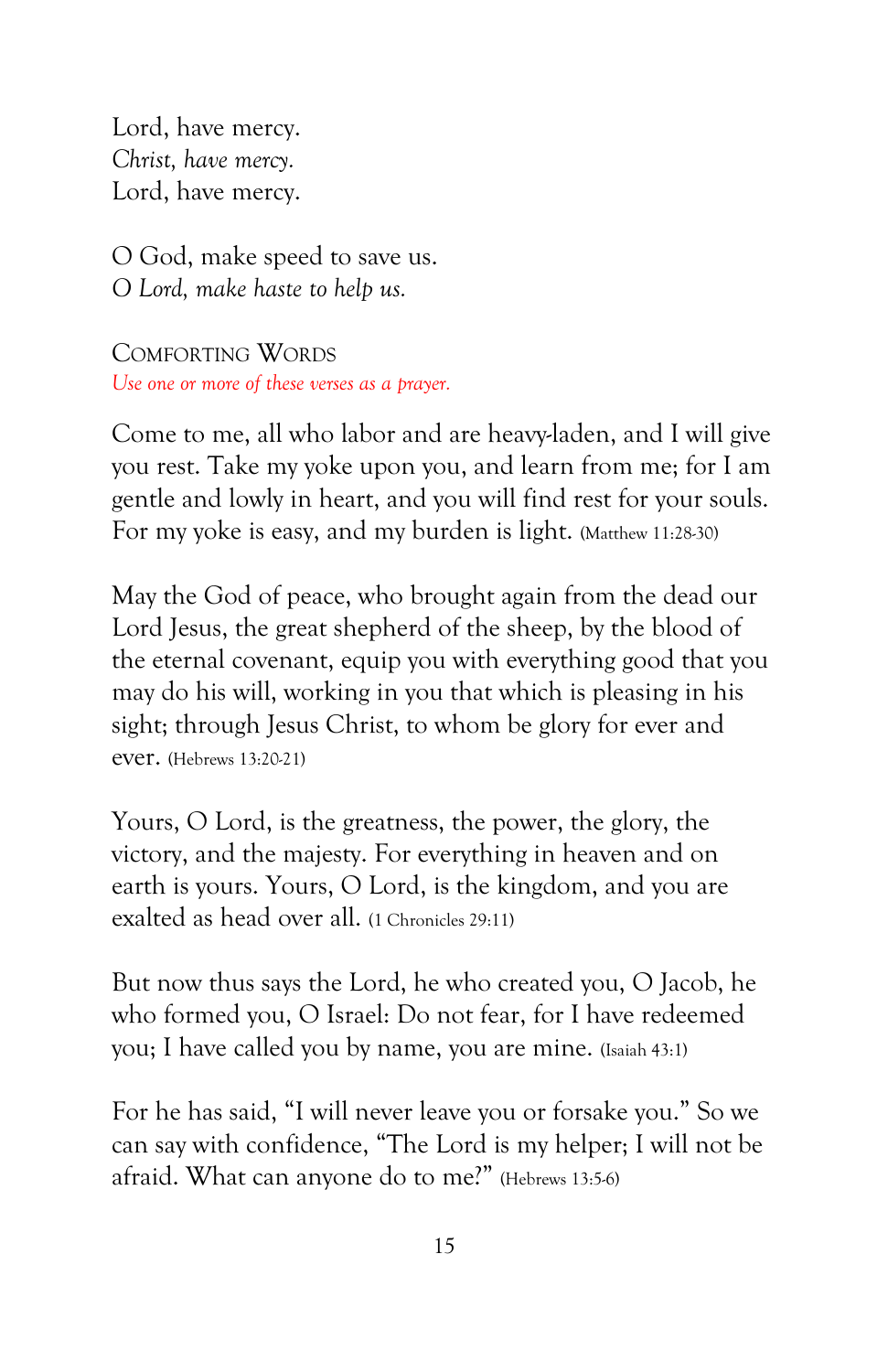INTERCESSIONS

O Lord our God, accept the fervent prayers of your people as we cry out to you; in the multitude of your mercies, look with compassion upon us and all of your creation; for you are gracious, O lover of souls, giver of life, and to you we give glory, Father, Son, and Holy Spirit, now and forever. *Amen.*

Gracious God, the comfort of all who sorrow, the strength of all who suffer: Let the cry of those who grieve come to you, that they may find your mercy present with them in all their afflictions; and give us, we pray, the strength to serve them, for the sake of him who suffered for us, yourSon Jesus Christ our Lord. *Amen*.

*Let us also pray* For a swift end to COVID-19.

For those infected and those who have been exposed; *grant them strength, healing, and protection*.

For their loved ones and caretakers; *grant them peace, comfort, and endurance*.

For those leading nations; *grant them sound minds, courage, and humility*.

For physicians, nurses, technicians, researchers, administrators, and all other healthcare employees around the world; *grant them strength by your life-giving Spirit, wisdom, and resources to do the work before them*.

For those who must work, despite the threat of sickness; *grant them protection and continued provision*.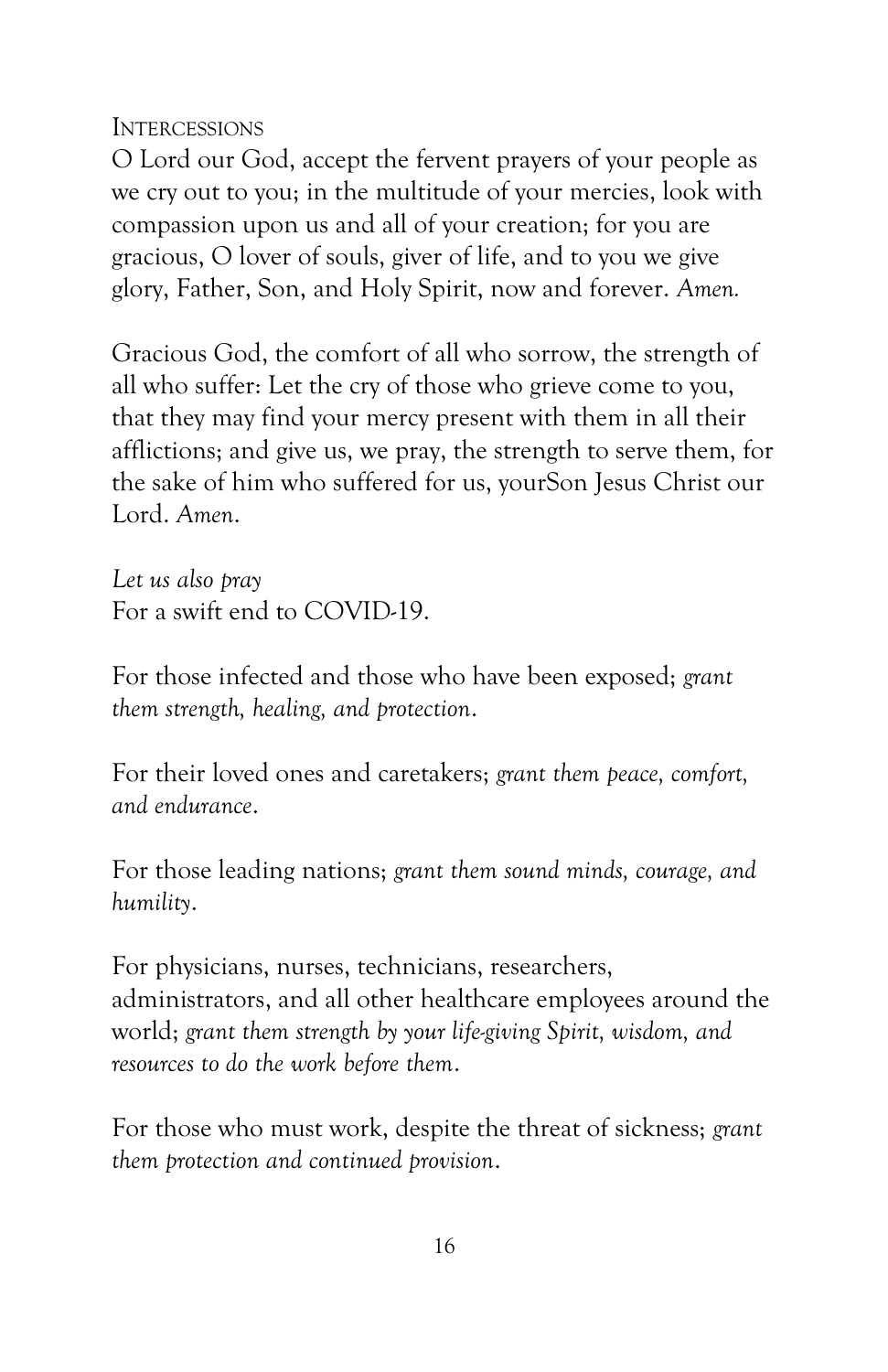For those who have become unemployed or underemployed during this pandemic; *grant them comfort, wisdom, and financial provision*.

For churches and their clergy; *grant them discernment and creativity to lead and minister in unprecedented circumstances*.

For parents and families; *grant them wisdom, patience and joy*.

For children; *grant them protection from fear*.

For those for whom home is not a safe haven; *grant them refuge*.

For those who are alone; *grant them a sense of your nearness and love.*

For all navigating decisions during this time of uncertainty and fear; *grant them your peace*.

And for all the prayers we cannot voice because our language is insufficient or our ignorance too great; *Lord, hear our prayer. Amen*.

O God, your unfailing providence sustains the world we live in and the life we live; *grant that we may never forget that our common life depends upon each other's toil; through Jesus Christ our Lord. Amen.*

THE GENERAL THANKSGIVING Almighty God, Father of all mercies, we your unworthy servants give you humble thanks for all your goodness and loving-kindness to us and to all whom you have made.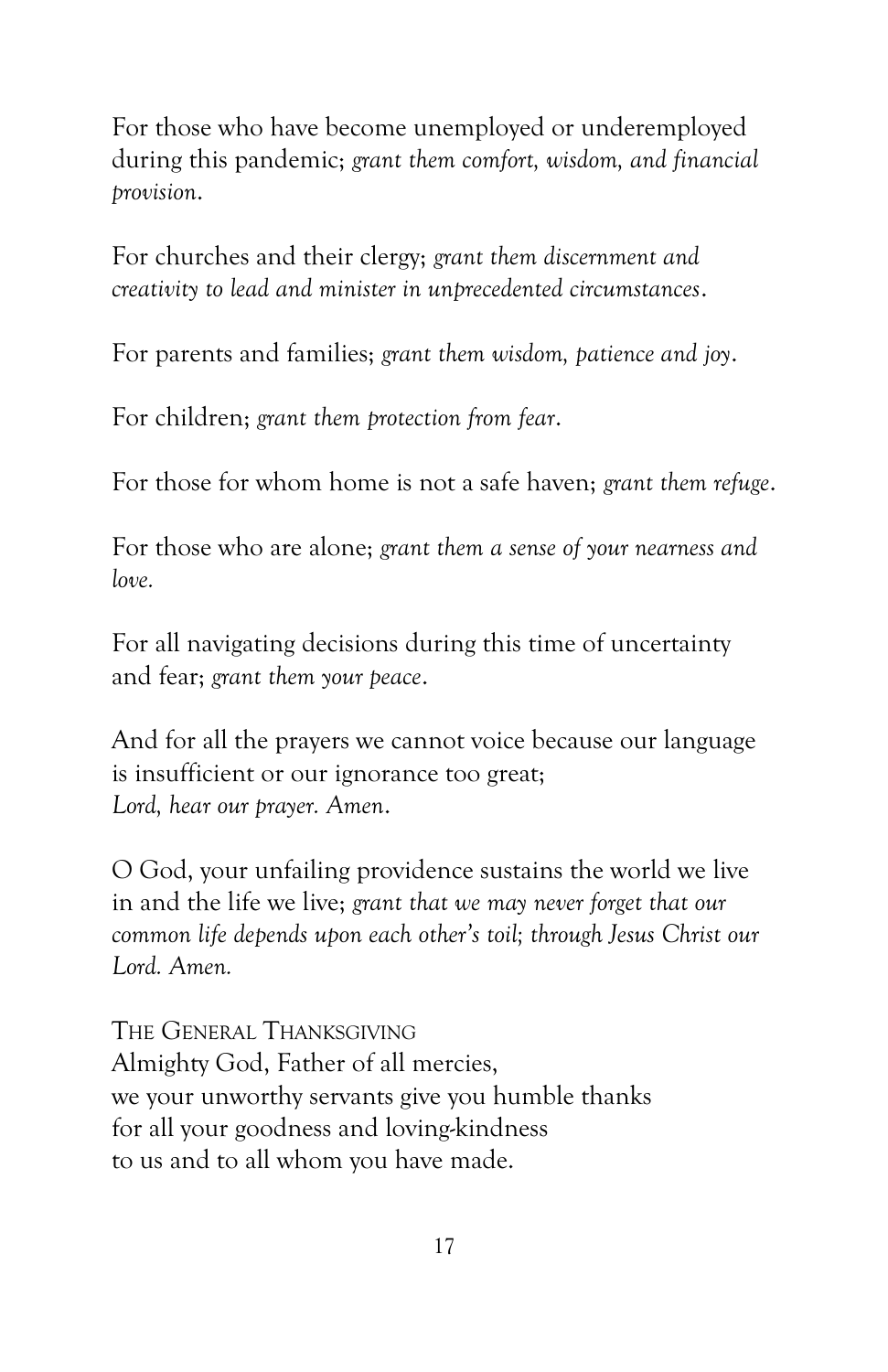We bless you for our creation, preservation, and all the blessings of this life; but above all for your immeasurable love in the redemption of the world by our Lord Jesus Christ; for the means of grace, and for the hope of glory. And, we pray, give us such an awareness of your mercies, that with truly thankful hearts we may show forth your praise, not only with our lips, but in our lives, by giving up ourselves to your service, and by walking before you in holiness and righteousness all our days; through Jesus Christ our Lord, to whom, with you and the Holy Spirit, be honor and glory throughout all ages. *Amen.*

A PRAYER TO CLOSE

**MORNING** 

Lord God, almighty and everlasting Father, you have brought us in safety to this new day:Preserve us with your mighty power, that we may not fall into sin, nor be overcome by adversity;and in all we do, direct us to the fulfilling of your purpose; through Jesus Christ our Lord. *Amen*.

#### DAY

Almighty God, Father of mercies and giver of comfort: Deal graciously, we pray, with all who are scared, anxious, those who are mourning, or who are nervous; that, casting all their cares, worries, and anxieties upon you, they may know the overwhelming peace of your presence and the consolation of your love; through Jesus Christ our Lord. *Amen*.

#### **NIGHT**

Keep watch, dear Lord, with those who work, or watch, or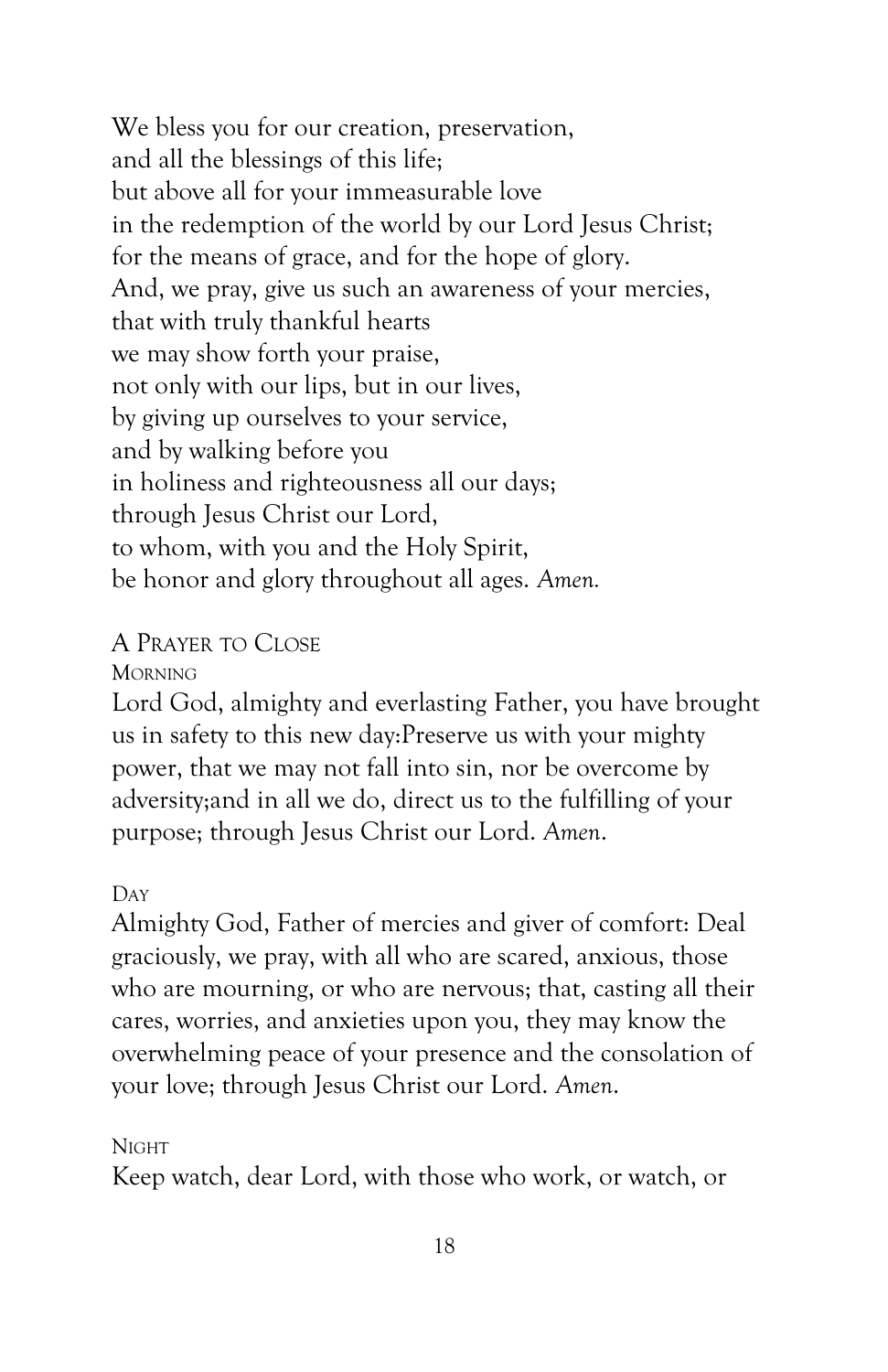weep this night, and give your angels charge over those who sleep. Tend the sick, Lord Christ; give rest to the weary, bless the dying, soothe the suffering, pity the afflicted, shield the joyous; and all for your love's sake. *Amen.* 

Lord Jesus Christ, you said to your apostles, "Peace I give to you; my own peace I leave with you." May the God of hope fill us with all joy and peace in believing through the power of the Holy Spirit. *Amen*.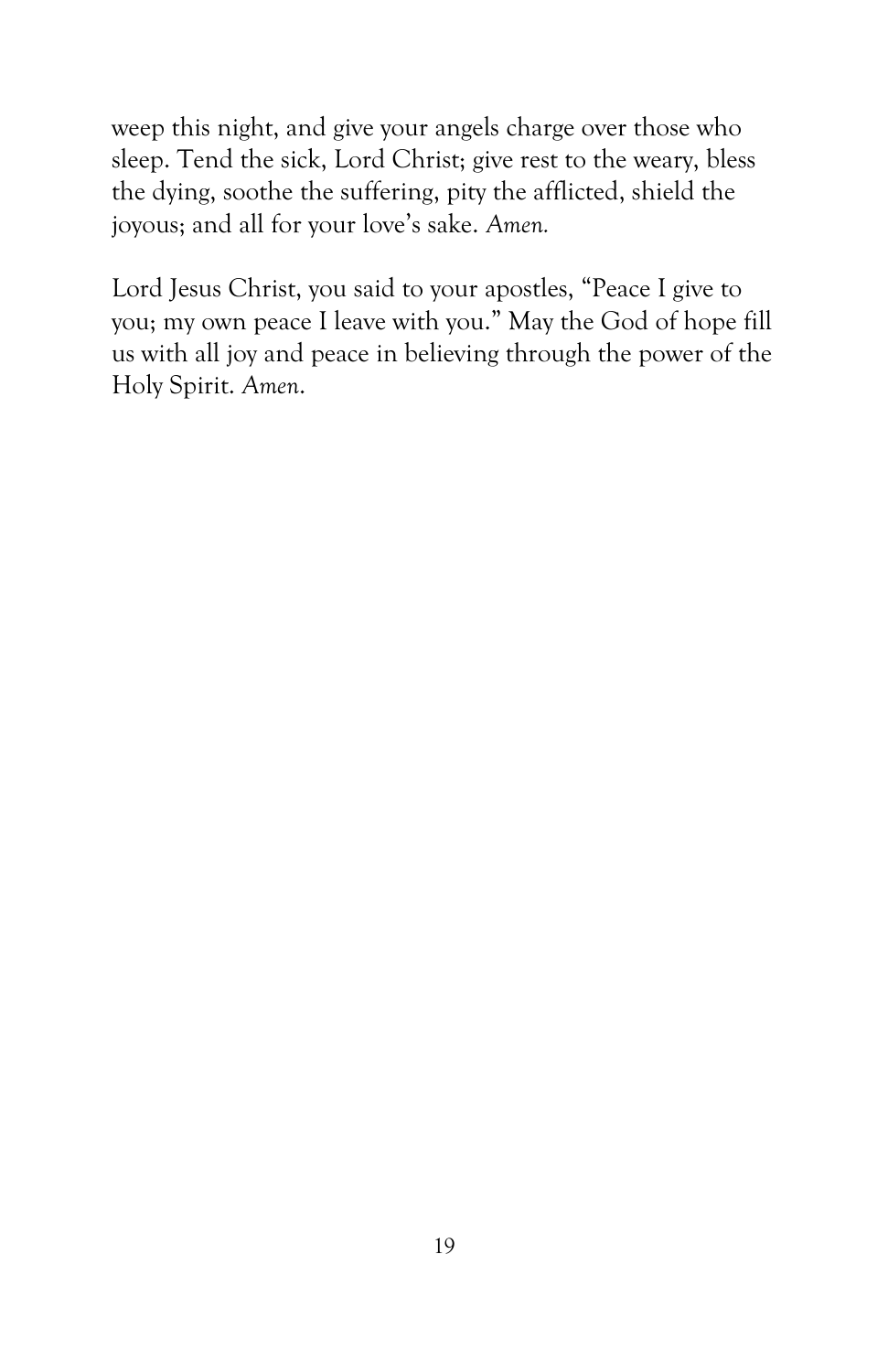## **Prayer with Children and Families**

*The Liturgy During a Pandemic may also be appropriate for older children and youth.*

*A Prayer for the World* GOD OF LOVE AND HOPE, you made the world and care for all creation, but the world feels strange right now. The news is full of stories about coronavirus. Some people are worried that they might get ill. Others are anxious for their family and friends. Be with them and help them to find peace. We pray for the doctors and nurses and scientists, and all who are working to discover the right medicines to help those who are ill. Thank you that even in these anxious times, you are with us.

Help us to put our trust in you and keep us safe. *Amen*.

### *+AΩ+*

*A Prayer at Bedtime*

BEFORE THE ENDING of the day,

Creator of the world, we pray

That you, with steadfast love, would keep

Your watch around us while we sleep.

Tonight we pray especially for *(family or friends who are affected by coronavirus)* and the people of *(country or place which is affected by coronavirus)*.

Please give skill and wisdom to all who are caring for them. *Amen*.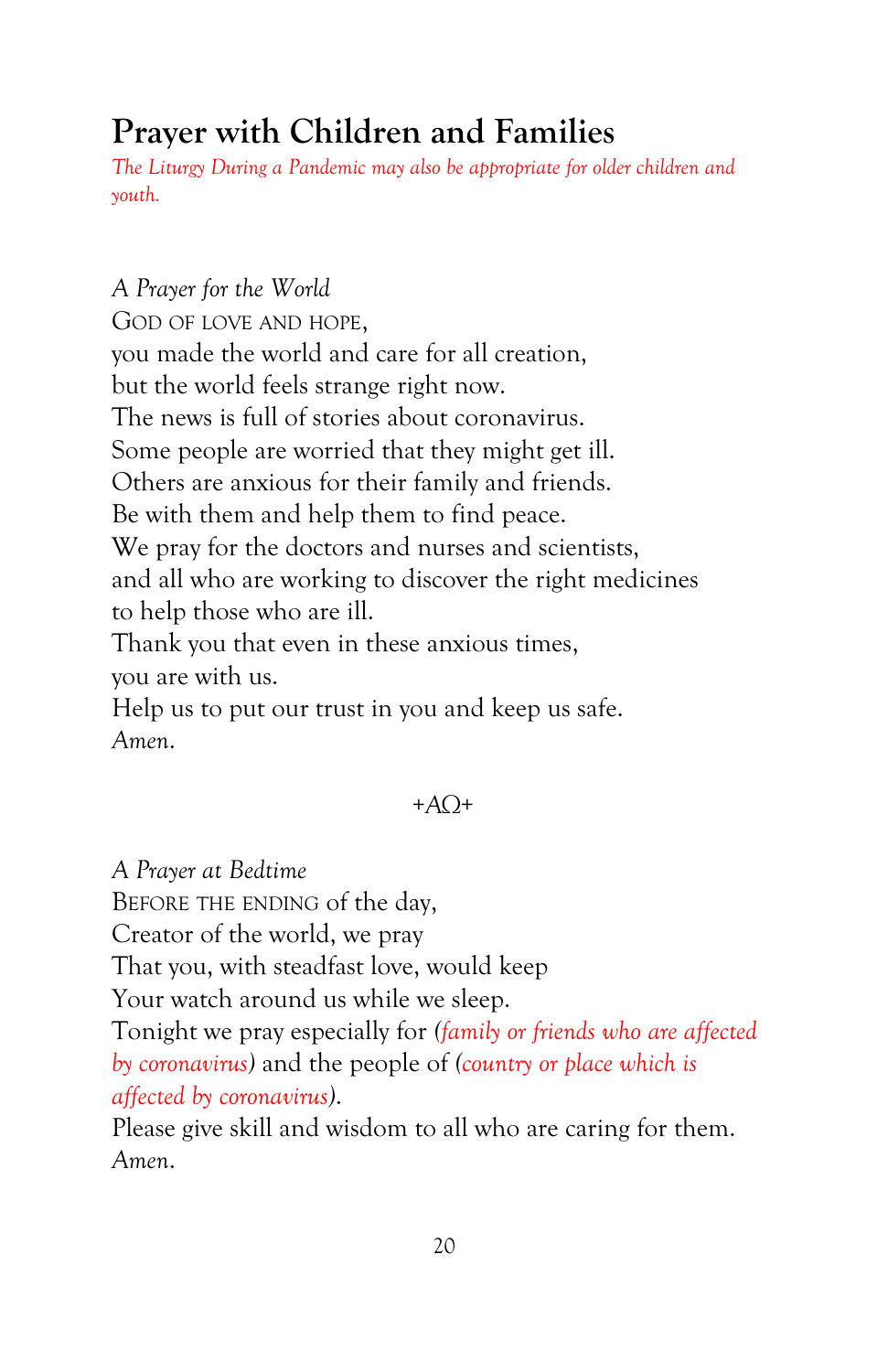*Night Prayer* LORD, it is night. The night is for stillness. Let us be still in the presence of God.

It is night after a long day. What has been done has been done; what has not been done has not been done; let it be.

The night is dark. Let our fears of the darkness of the world and of our own lives rest in you.

The night is quiet. Let the quietness of your peace enfold us, all dear to us, and all who have no peace.

The night heralds the dawn. Let us look expectantly to a new day, new joys, new possibilities.

In your name we pray. *Amen*.

*The New Zealand Prayer Book*

#### $+A<sub>Omega</sub>$ +

*The Breton Fishermen's Prayer* DEAR GOD, be good to me. The sea is so wide, and my boat is so small.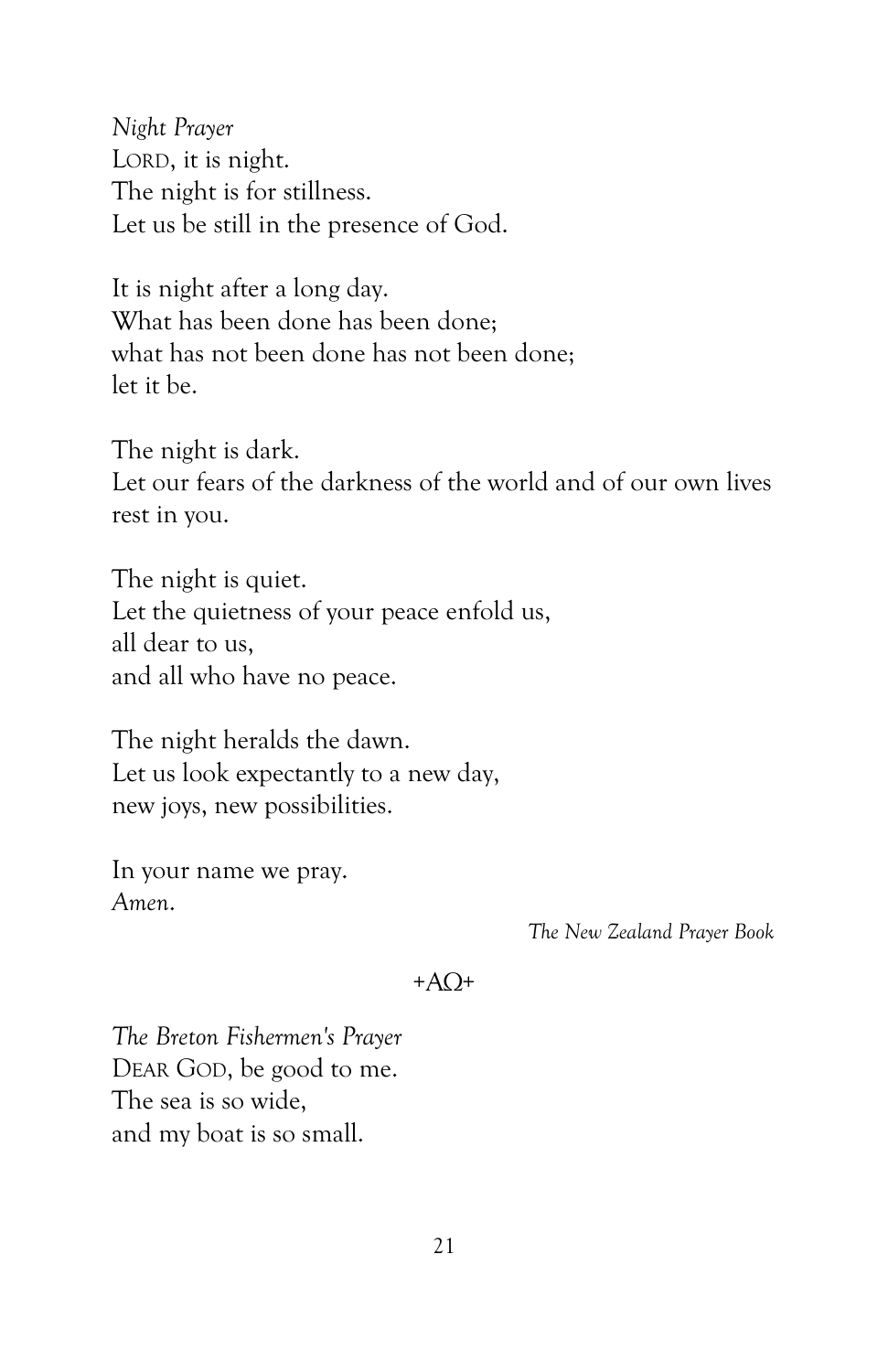*A Prayer Remembering God is With Us* LORD GOD, you are always with me. You are with me in the day and in the night. You are with me when I'm happy and when I'm sad. You are with me when I'm healthy and when I am ill. You are with me when I am peaceful and when I am worried. Today I am feeling *(name how you are feeling)* because *(reasons you are feeling this way)*. Help me to remember that you love me and are with me in everything today. *Amen*.

#### $+A<sub>Omega</sub>$ +

*A Blessing for Your Home* God bless this house, From door to door, From wall to wall, From room to room, From basement to roof, From beginning to end.

*Anne E. Kitch*

#### *+AΩ+*

#### **Setting up an Outdoor Prayer Hunt**

If you have yard space available, here is an idea for outdoor prayer stations: [https://engageworship.org/ideas/were-going](https://engageworship.org/ideas/were-going-prayer-hunt-outdoor-prayer-stations)[prayer-hunt-outdoor-prayer-stations](https://engageworship.org/ideas/were-going-prayer-hunt-outdoor-prayer-stations)

*+AΩ+*

**Coloring Prayer** Download mandalas for coloring here: <https://mondaymandala.com/m>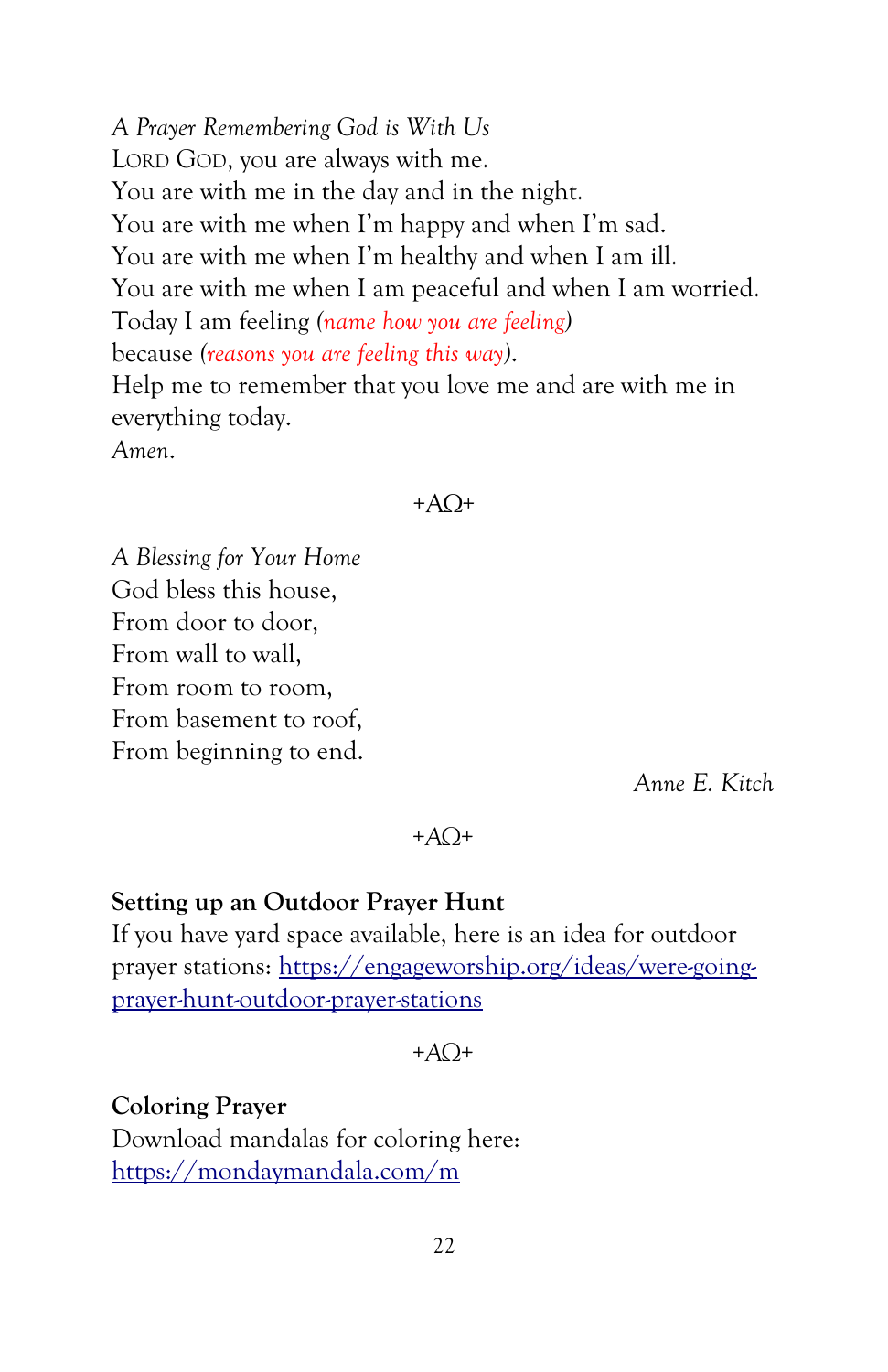### **The Butterfly Hug**

*Traci Smith*

- 1. *Say*: "The psalmist says this about God, 'Suppose I had wings like the dawning day and flew across the ocean. Even then God's powerful arm would guide and protect me. Or suppose I said, "I'll hide in the dark until night comes to cover me over." But you see in the dark because daylight and dark are all the same to you.' [Psalm 139:9–12 CEV] This passage reminds us that God is always with us, in darkness and in light. Let's ask God to be near to us and to help us find calm and focus." *Guide your children through steps 2-5.*
- 2. Sit or lie in a relaxed position.
- 3. Take a couple of deep breaths to begin to calm down and relax.
- 4. Cross your arms across your chest so that your fingertips rest just under your collar bone. Fingers should point more toward the top of the head, rather than the side of the body. Thumbs can interlock, or not, depending on what is most comfortable.
- 5. Gently close eyes, or softly focus ahead.
- 6. Alternate tapping fingers, left and right, at whatever speed feels most comfortable.
- 7. Continue to breathe deeply while tapping, left and right. Keep tapping for at least three minutes.
- 8. Either end the butterfly hug naturally (when the children feel calm and ready) or by saying "Thank you, God, for peace. Help us to feel peace whenever we feel worried or unsafe."